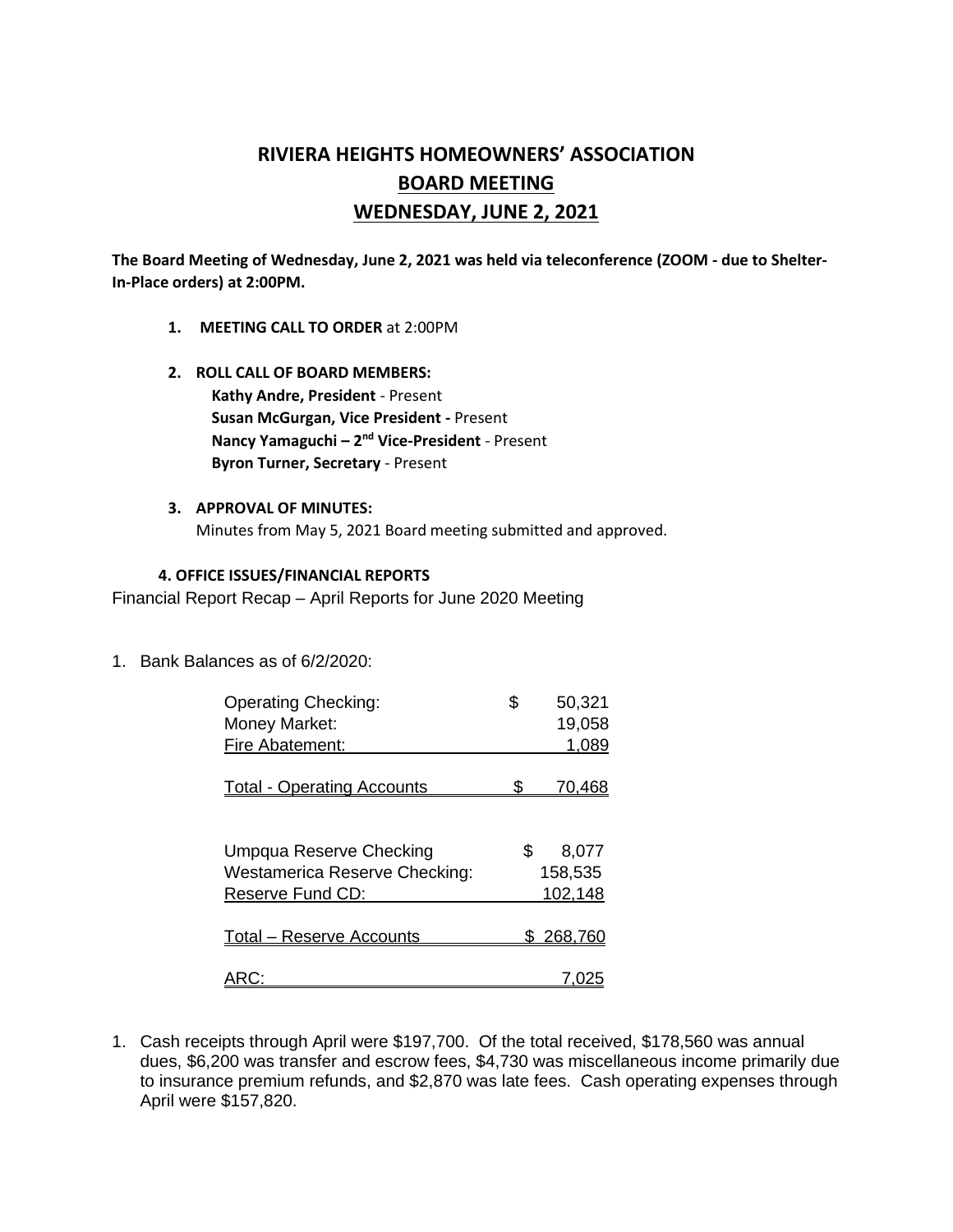- 2. On an accrual basis, total income through April was \$251,620 and total expenses were \$186,190.
- 3. There were five property transfers posted in April. For the year, there have been 28 property transfers.
- 4. The second half of the budgeted \$48,000 annual reserve contribution will be made in June.
	- **D. Annual Budget Completed**
	- **E. Annual Reserve Study Completed**
	- **F. Annual Disclosures Completed and mailed to membership**

### **PRESIDENTS REPORT:**

### **A. CLUB HOUSE – UPDATE:**

#### **ANNUAL BOARD MEETING – SATURDAY, JUNE 26, 2021 AT 10am**

#### **B. FIREWISE COMMITTEE - UPDATE:**

#### **A. Fine Assessments for property owners in FA non-compliance.**

The Board will be voting on assessing fines for noncompliance of our fire abatement policy on the following properties:

045-183-15 \$750.00 045-183-04 \$750.00 045-221-07 \$750.00 045-241-11 \$750.00 045-242-03 \$750.00 045-203-18 \$750.00 045-151-23 \$750.00 045-171-18 \$750.00 045-264-04 \$750.00 045-142-20 \$750.00 045-281-10 \$750.00 045-201-13 \$750.00 045-193-07 \$750.00 045-143-33 \$750.00 045-234-13 \$750.00 045-182-02 \$750.00 045-271-08 \$750.00 045-272-01 \$750.00 045-253-08 \$750.00 045-193-11 \$750.00 045-201-19 \$750.00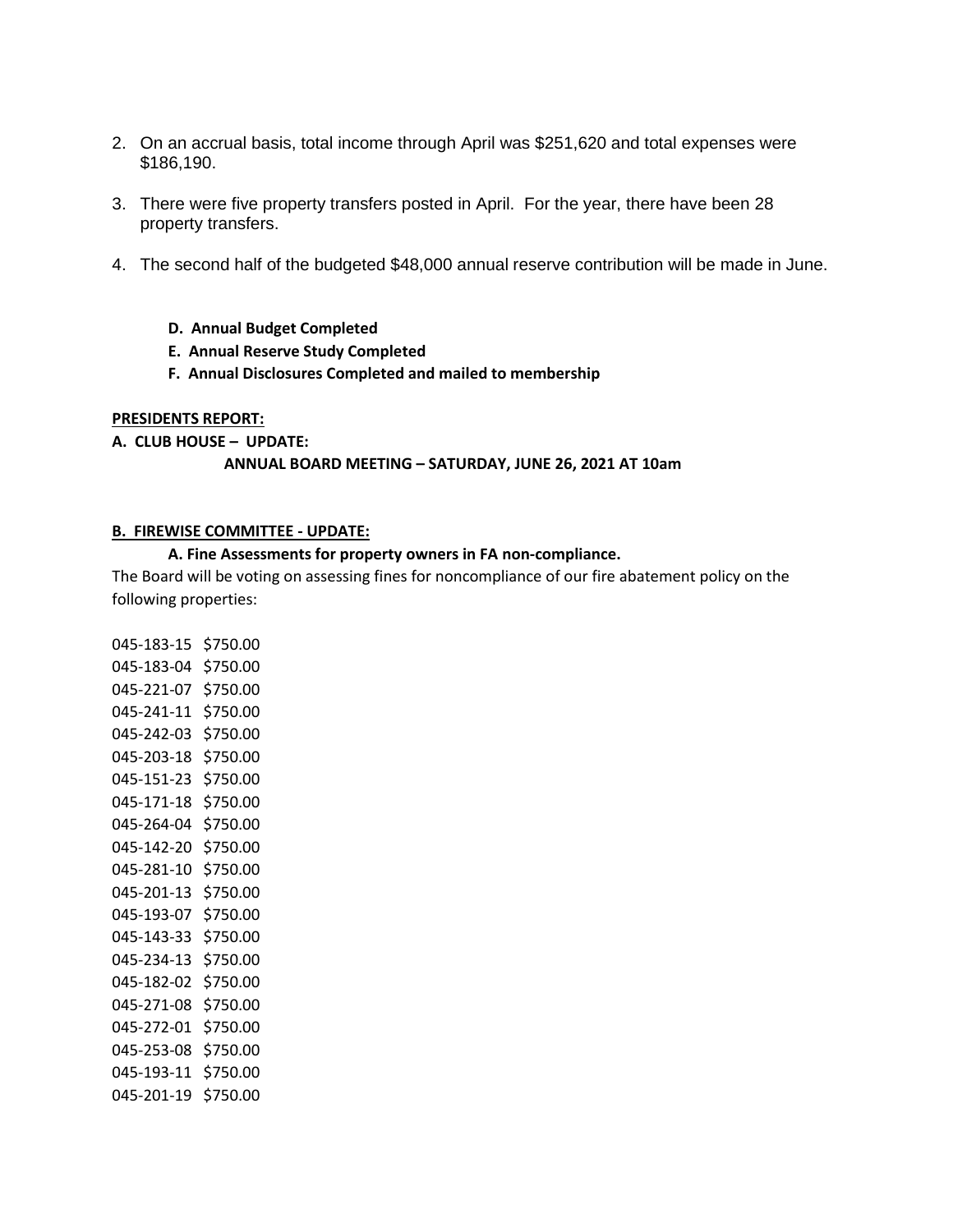| 045-271-11           | \$750.00  |
|----------------------|-----------|
| 045-264-09           | \$750.00  |
| 045-264-15           | \$1500.00 |
| 045-193-09           | \$1500.00 |
| 045-242-05           | \$1500.00 |
| 045-193-06           | \$1500.00 |
| 045-151-02           | \$1500.00 |
| 045-252-16           | \$1500.00 |
| 045-183-08           | \$1500.00 |
| 045-171-08           | \$1500.00 |
| 045-142-24           | \$1500.00 |
| 045-193-05           | \$1500.00 |
| 045-264-12           | \$1500.00 |
| 045-241-18           | \$1500.00 |
| 045-141-12           | \$1500.00 |
| 045-252-36           | \$1500.00 |
| 045-261-08           | \$1500.00 |
| 045-143-12           | \$1500.00 |
| 045-271-07           | \$1500.00 |
| 045-152-06           | \$1500.00 |
| 045-183-01           | \$1500.00 |
| 045-142-25 \$1500.00 |           |
| 045-224-06 \$1500.00 |           |
| 045-141-11           | \$1500.00 |

#### **B. Riv West & Heights – CLERC GRANT UPDATE: -**

#### **- Hazard Tree removal along evacuation routes**

The trees intended to be taken out with this grant have been identified and marked. The letters to the property owners that have these trees on their properties have also been mailed out. The bids for this project have been submitted and a decision will be made on this in the next couple of days.

### **- Fire Fuel Break Maintenance - Konocti Interface Fuel Break**

The goats have been hard at working clearing this fuel break. They are doing a fantastic job. Please remember these goats come with two very large guard dogs, they are there to protect the goats. For everyone's safety please keep your pets and children away from the goats and their dogs while they are working.

### **C. Fire Break RHHA common area property – Westridge Dr.**

The goats will be moving to the fire break behind Westridge Drive as soon as they get done with the Konocti Interface.

### **D. County clearing of roadside bank below RHHA for fire fuel removal and dead tree removal on Marina View Drive; clearing of county properties within RHHA**

There has been a large amount of brush, limbs and dead trees dumped along Soda Bay Road below Marina View Drive. We have contacted the County and they informed us that they would be sending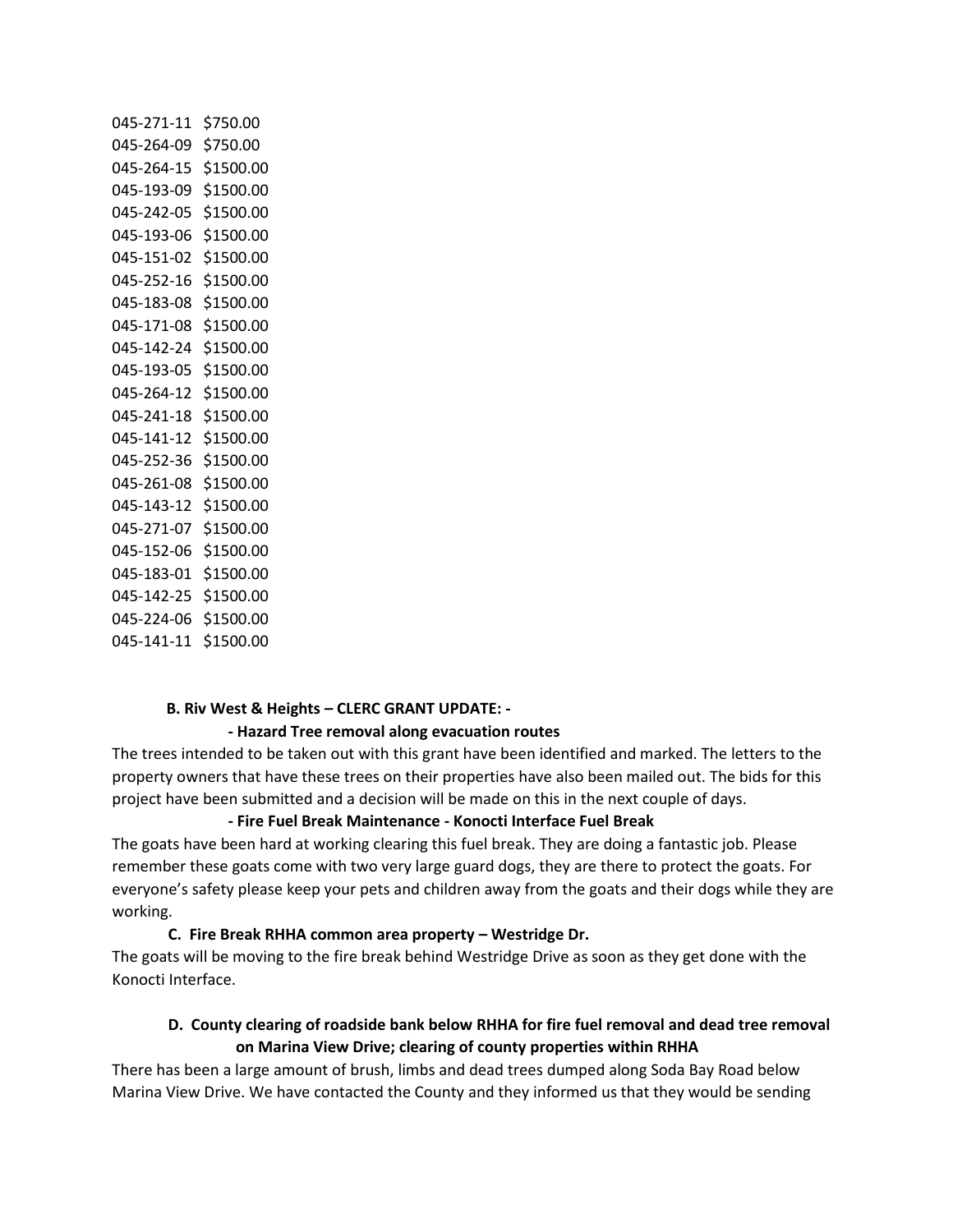somebody out to clear all of this, as it poses a huge fire threat to this area. They will also be removing a couple of very large dead trees in Riviera Heights that are on the County property.

# **E. Fire Risk Property Inspections on-going compliance with homeowners**

Marcie has been following up with homeowners that had fire abatement issues on their properties. Many property owners are working hard to clear their property of fire danger to not only their property but our whole community. Marcie will continue to follow up with property owners all year round as fire season is now considered to a year-round problem.

### **F. Benefit Zone Program update**

Majestic Landscaping is still hard at work clearing the properties that were part of the Benefit Zone Program. There were 25 properties to begin with, he has completed half of these so far.

### **C. MARINA COMMITTEE – UPDATE**

# **A. Marina Pier construction & installation**

The pier is still under construction but is making progress. There were some issues getting the pilings in place due to the hard rock on the bottom of the lake, however Clearlake Marine did a wonderful job, and the pilings are all in place.

# **B. Security Cameras & Electrical**

Deep Valley Security will be installing two security cameras at the marina.

# **D. SWIMMING POOL – UPDATE**

We had our county inspection on May 27, 2021 and we passed. The pool opened the Saturday of Memorial Day weekend and had a great turnout. As of now we are still using the same protocols as last year, meaning there is a 12 person maximum occupancy in the pool area at one time. The state is supposed to be dropping the restrictions on June 15 which means we will be able to go back to the 50 person maximum occupancy. The pool is open Tuesday through Sunday from 10 am to 8 pm. It remains closed on Mondays so that the pool company can do the cleaning of the pool.

### **E. ARC COMMITTEE – UPDATE**

None

**F. CODE ENFORCEMENT – UPDATE** None

# **G. SOCIAL COMMITTEE – UPDATE**

If the state lifts all COVID restrictions on June 15<sup>th</sup> the clubhouse will be open to rent for events.

# **H. OPEN FORUM**

### **I. ADJOURNMENT OF MEETING**

 **The RHHA Annual Board Meeting will be held on Saturday, June 26, 2021 at 10am (via ZOOM or at Clubhouse, pending COVID restrictions)**

**The next monthly Board Meeting will be held on Wednesday, August 4, 2021 at 2:00PM via teleconference or at Clubhouse, pending Covid-19 restrictions. Contact the RHHA for more information.**